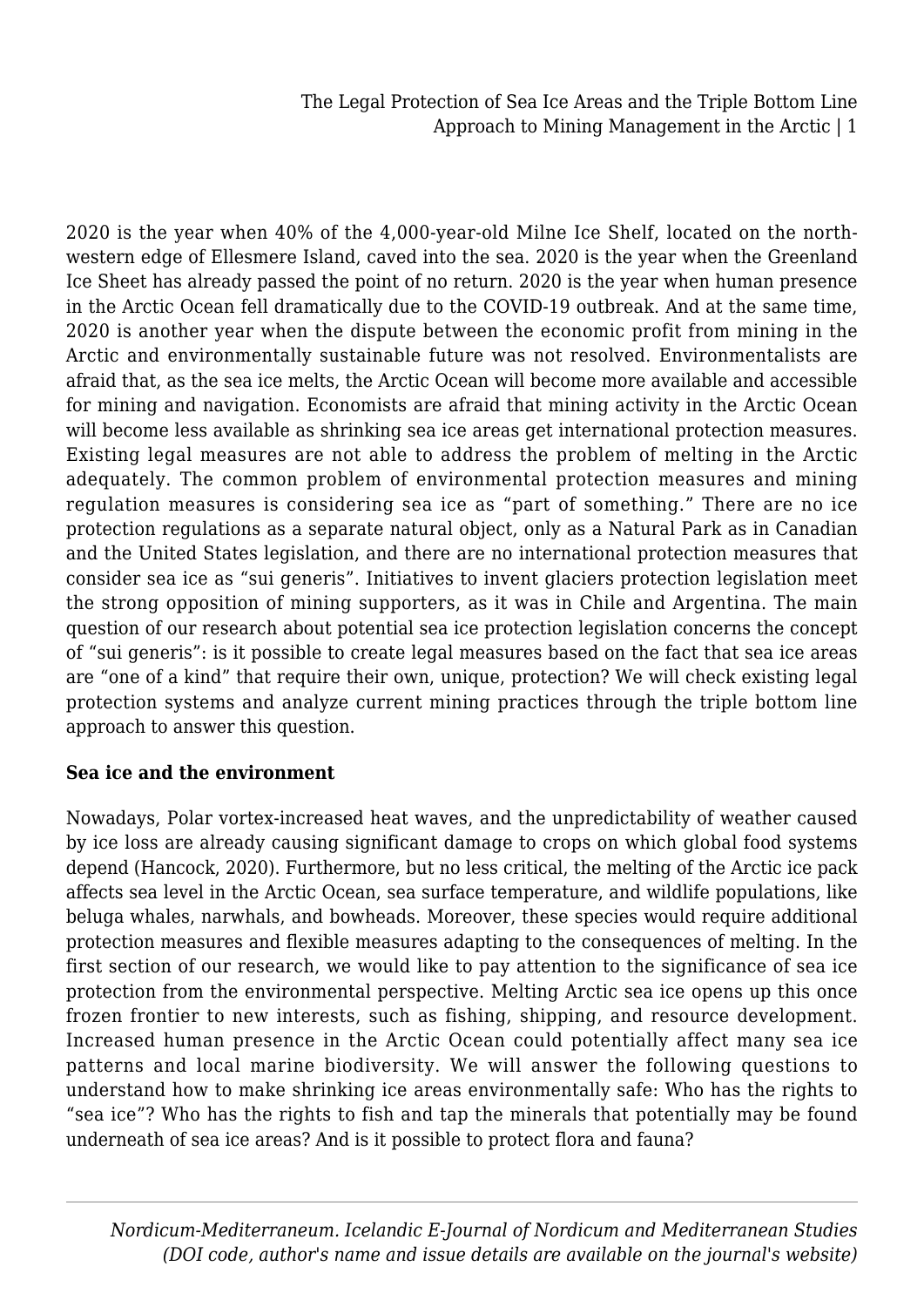Who has the rights to sea ice? Sea ice areas located within national jurisdiction are regulated by the legislation of the coastal state. Coastal states may adopt non-discriminative legal measures to protect these areas from pollution, according to Article 234 of the United Nations Convention on the Law of the Sea (UNCLOS) (United Nations, 1982). In the case of sea ice areas located beyond national jurisdiction, we need to define the legal concepts of res and terra, communis and nullius. The main feature of the nullius concept is that something belongs to nobody and can be taken by the first taker, and terra can be occupied in a real or effective way. The concept of communis means that something belongs to everybody and cannot be occupied by somebody. In the case of sea ice, we question whether it is possible to effectively or really occupy and establish sovereignty over sea ice. The most common opinion is that it cannot: sovereignty can be established over the territory possible to transform for further effective use. So, those Arctic sea ice areas, located beyond national jurisdiction, may be considered as res communis: territories belonging to everybody and exploitable by those who wish to and are capable of doing so. However, fish located underneath sea ice is res nullius and appropriated by taker in the amount of completed catch.

The situation with mineral resources that potentially may be discovered underneath is different. Extraction of minerals explored underneath the sea ice areas, potentially on the seabed and ocean floor, is regulated by Part IX, Section 2 of UNCLOS, since the seabed and ocean floor located beyond national jurisdiction falls under the definition of "Area" provided in Article 1 section 1 of UNCLOS and in Agreement relates to the implementation of Part XI of the United Nations Convention on the Law of the Sea of 10 December 1982. Article 136 of UNCLOS and annex to Agreement reaffirm that all mineral extraction on the seabed and ocean floor is implemented under the principle of the common heritage of mankind (Agreement, 1982). Following legal regulations mentioned above, we can conclude that the most applicable legal concept for minerals underneath is res communis. Notwithstanding, we need to pay attention to the fact that the United States (US) is not a member-state of UNCLOS and Agreement, so the linkage of mineral extraction with the concept of the common heritage of mankind would be ineffective from the US's perspective.

Access to fish and mineral resources may be limited, but limitations should be justified by reasonable ground. Today, the most reasonable ground for imposing limitations on access to natural resources is global warming and sea ice melting. Consequences of melting, which is especially fast-paced, will lead to Arctic marine ecosystem changes. These issues need to be addressed. Protection measures from human activities would apply to sea ice areas with an average thickness less than 1.5 meters or ice temperature from -20 to -10℃, since human activities can accelerate shrinking (see for example: polarportal.dk/en/sea-ice-and-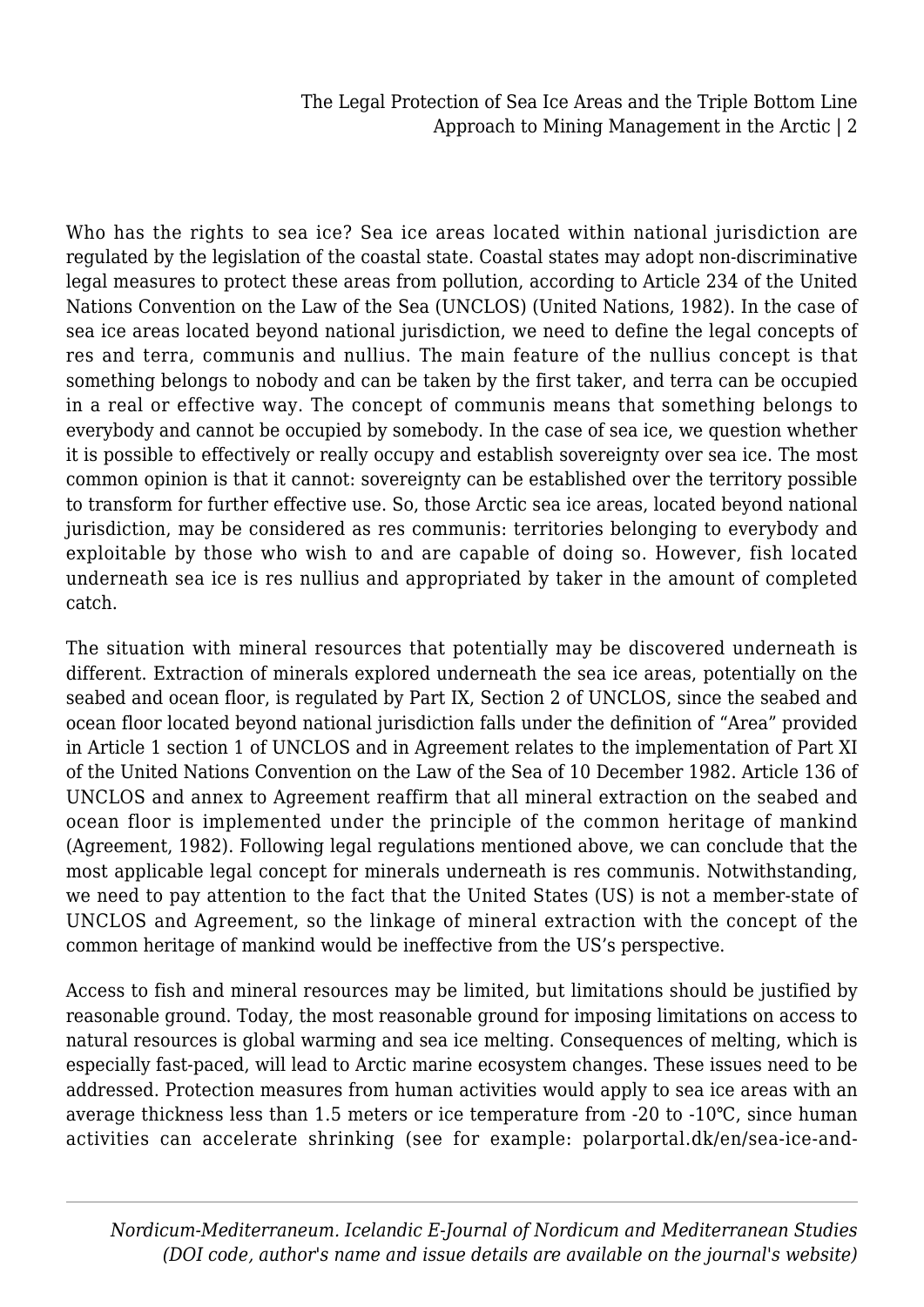icebergs/sea-ice-thickness-and-volume/). As an example of existing biodiversity protection measures of areas where sea ice will probably melt and increase accessibility and availability, we would like to point out the Agreement to Prevent Unregulated High Seas Fisheries in the Central Arctic Ocean. Thinking of fishing as two types – for commercial and exploratory purposes – would protect those affected by sea ice melt and changed ecosystem species and allow commercial fishing to be beneficial at the same time. How will it work in case of fragile aquatic ecosystems? It is possible to declare exploratory fishing, which according to Article 1 section e), means fishing to assess the sustainability and feasibility of future commercial fishing, only applicable for threatened species (Agreement, 2019), the list of which would be possible to put into the annex. Commercial fishing would apply only to species who may have an advantage from global warmings, like Polar (Arctic) cod, and krill. At the same time, we would like to point out that the mentioned international fishing regulation will apply only to high sea areas without sea ice. Currently, massive commercial fishing is not taking place on the Central Arctic Ocean sea ice, plus, sea ice-associated species have no substantial commercial value nowadays. Nonetheless, sea ice-associated species are the most vulnerable to ice melt and their extinction can affect the food web, for example, ice algae that form the base of the food web (Barry, 2011). Some algae stay attached to the bottom of the ice, some fall into the water column, and some fall to the bottom of the sea to provide food for species that feed at different depths (Barry, 2011). Protists (single-celled organisms) and zooplankton eat the algae which are then eaten by, for instance, Arctic cod and sea birds, which in turn act as the primary link to other fish and birds, seals, and whales (Barry, 2011). So, the extinction of sea ice-associated species will make "commercial" species vulnerable. Yet commercial fishing would increase the vulnerability of such commercial species.

To limit human interference into fragile ecosystems around sea ice areas, we need to pay attention to the Marine Protected Areas approach. Example of provisions regulating the issues of Protected Areas can be found in the Antarctic Treaty System. Antarctic Treaty System is effectively recruiting human activity limitations in the most fragile areas. Annex V to the Protocol on Environmental Protection to the Antarctic Treaty regulates the establishment of specially protected and specially managed areas in the most fragile environments. Such regulations make it possible to limit human presence in such areas (Annex, 1991). In addition to the tool mentioned above, article 9 section 2 of the Convention for the Conservation of Antarctic Marine Living Resources (CCAMLR) provide an opportunity to designate the quantity of any species harvested, regions, and sub-regions based on the distribution of populations of Antarctic marine living resources, opening and closing of areas, regions or sub-regions for purposes of scientific study or conservation, including special areas for protection and scientific study (Convention, 1980). Moreover, the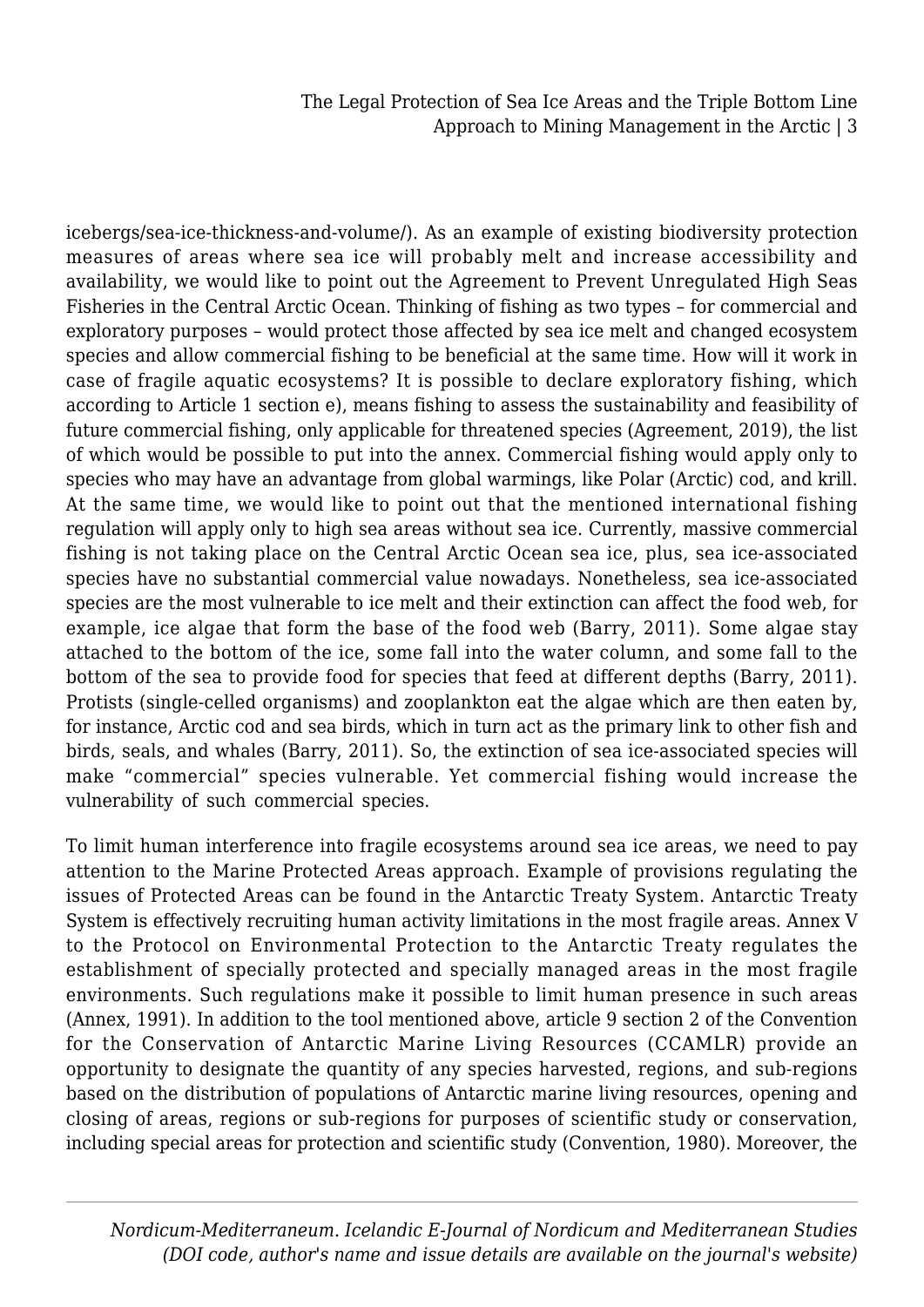article of CCAMLR makes it possible to regulate harvesting methods, including fishing gear, with a view, inter alia, to avoid undue concentration of harvesting in any region or subregion (Convention, 1980). To use the analogy of the above-mentioned legal instruments, the Arctic Ocean's sea ice areas may be defined as areas kept inviolate from human interference so that future comparisons may be possible with other localities affected by human activities, such as representative examples of major marine ecosystems, or potentially, areas of particular interest to planned scientific research (Annex, 1991). However, as the Arctic does not have its hard-law treaty system, it would be almost impossible to analogize this situation to the Antarctic Treaty System. In the Arctic, the Marine Protected Areas establishment is in International Maritime Organization and Regional Fisheries Organizations' competence. In our opinion, the best way to define the type of protection regime for the sea areas with accelerated ice melt is to use the International Union for Conservation of Nature (IUCN) Protected Area Categories System. According to their guidelines for applying protected area management categories, there are seven categories of the Protected Areas, and we would like to pay attention to the most suitable regimes for vulnerable ecosystem after sea ice melt. By implementation of the Category IA: Strict Nature Reserve, protection areas may achieve preservation of ecosystems, species, and biodiversity features in a state that is as undisturbed by recent human activity as possible, while still procuring examples of the natural environment for scientific studies, environmental monitoring and education, including baseline areas from which all avoidable access is excluded, and minimizing disturbance through careful planning and implementation of research and other approved activities (IUCN Ia, 2018). The Category IV: Habitat/Species Management Area usually helps to protect or restore: 1) flora species of international, national or local importance; 2) fauna species of international, national, or local importance including resident or migratory fauna; and/or 3) habitats (IUCN IV, 2018). The size of the area varies but can often be relatively small. Category IV will be the best protection regime if locations around the shrinking sea ice area have threatened species. Nevertheless, IUCN has no power to establish protected areas and can only provide recommendations and assessments to existing protected areas. Nowadays, the most powerful categorization of the marine protected areas is the Marine Environment Protection Committee's (MEPC) of the International Maritime Organization (IMO) division of protected areas on particularly sensitive sea areas, special areas, emission control area designation, areas to be avoided, and no anchoring areas. The most suitable protection regime, according to MEPC categorization, is a particularly sensitive sea area. IMO's Resolution A.982(24) Revised Guidelines for the identification and designation of particularly sensitive sea areas regulate the criteria of adopting such a regime, including the one mentioned in section 4.4.1-4.4.11 ecological criteria (Resolution, 2005). Adoption of a particularly sensitive sea area regime will oblige parties to adopt ships' routing and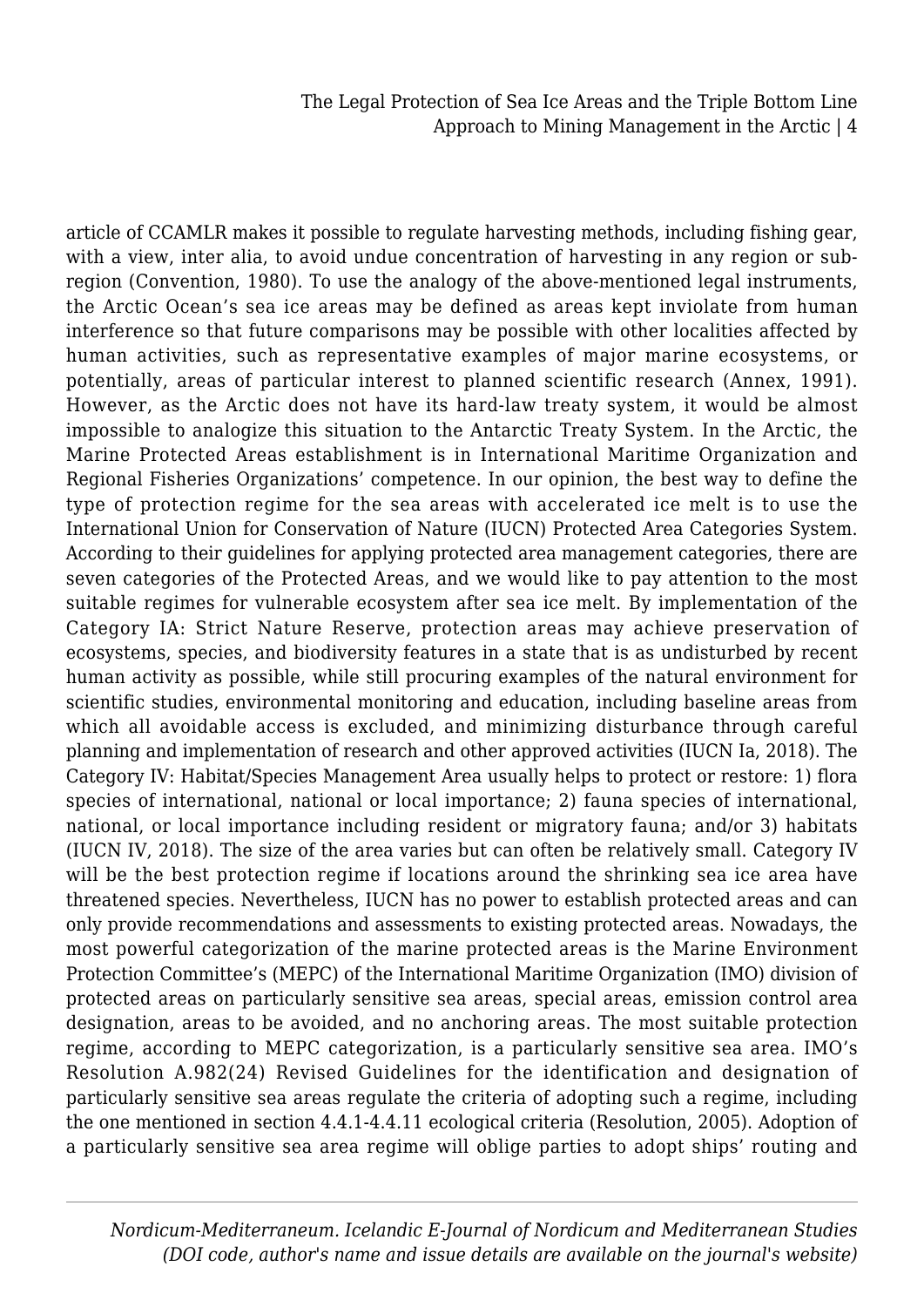reporting systems near or in the area, according to the International Convention for the Safety of Life at Sea (SOLAS) and following the General Provisions on Ships' Routing and the Guidelines and Criteria for Ship Reporting Systems, and to limit navigation through such areas that should protect the environment from navigational harm (Resolution, 2005). However, we think that procedurally it is hard to demand the adoption of such a regime. It is difficult to prove scientifically that some Central Arctic Ocean area meets ecological criteria for adopting particularly sensitive sea area regimes. Besides, in the case of IMO, the navigational issue will always prevail over the ecological one, but it is definitely a subject of disputes. The question remains, who will be responsible for the control and assessment of environmental protection, prevention, and response in connection with navigational and industrial issues? The most likely organization for such responsibility is IMO, since it is the specialized agency of the United Nations (UN) and is responsible for the safety and security of shipping and the prevention of marine and atmospheric pollution by ships, the main reason why the imposition of strict environmental protection measures may become necessary in the future. Such control and assessment of IMO can cooperate with the Protection of the Artic Marine Environment (PAME), a working group of the Arctic Council, the main interest of which is mentioned in this section on environmental protection.

In conclusion to this section, we would like to draw attention to Category VI: Protected area with sustainable use of natural resources: the primary objective of this protection regime is to protect natural ecosystems and use natural resources sustainably when conservation and sustainable use can be mutually beneficial (IUCN VI, 2018). To understand if conservation and sustainable use of natural resources can be mutually beneficial, we need to answer the question: would it be possible to promote sustainable use of natural resources, considering ecological, economic, and social dimensions (IUCN VI, 2018)? The answer to this question is the subject of the next section of our research. We summarize that sea ice areas located within national jurisdiction are protected following domestic legislation rules from the environmental perspective. Regarding sea ice located beyond national jurisdiction, we would like to assume these ice areas res communis. However, resources located inside this territory, except resources that can be extracted only from seabed and subsoil, are res nullius. Resources that can be extracted only from seabed and subsoil, due to UCLOS's existing regulations, are res communis, thus extending to them the principle of the common heritage of mankind. Nonetheless, due to existing legal practices and regulations, especially on the international level, we can conclude that through increased adoption of the protection areas regimes, it seems possible to protect sea ice from increased human activities. The question remains, how will these protection measures affect the economic consequences of melting? And how will they affect navigational? It's worth mentioning that the consequences of sea ice melt may be seen from the indigenous perspective also. As the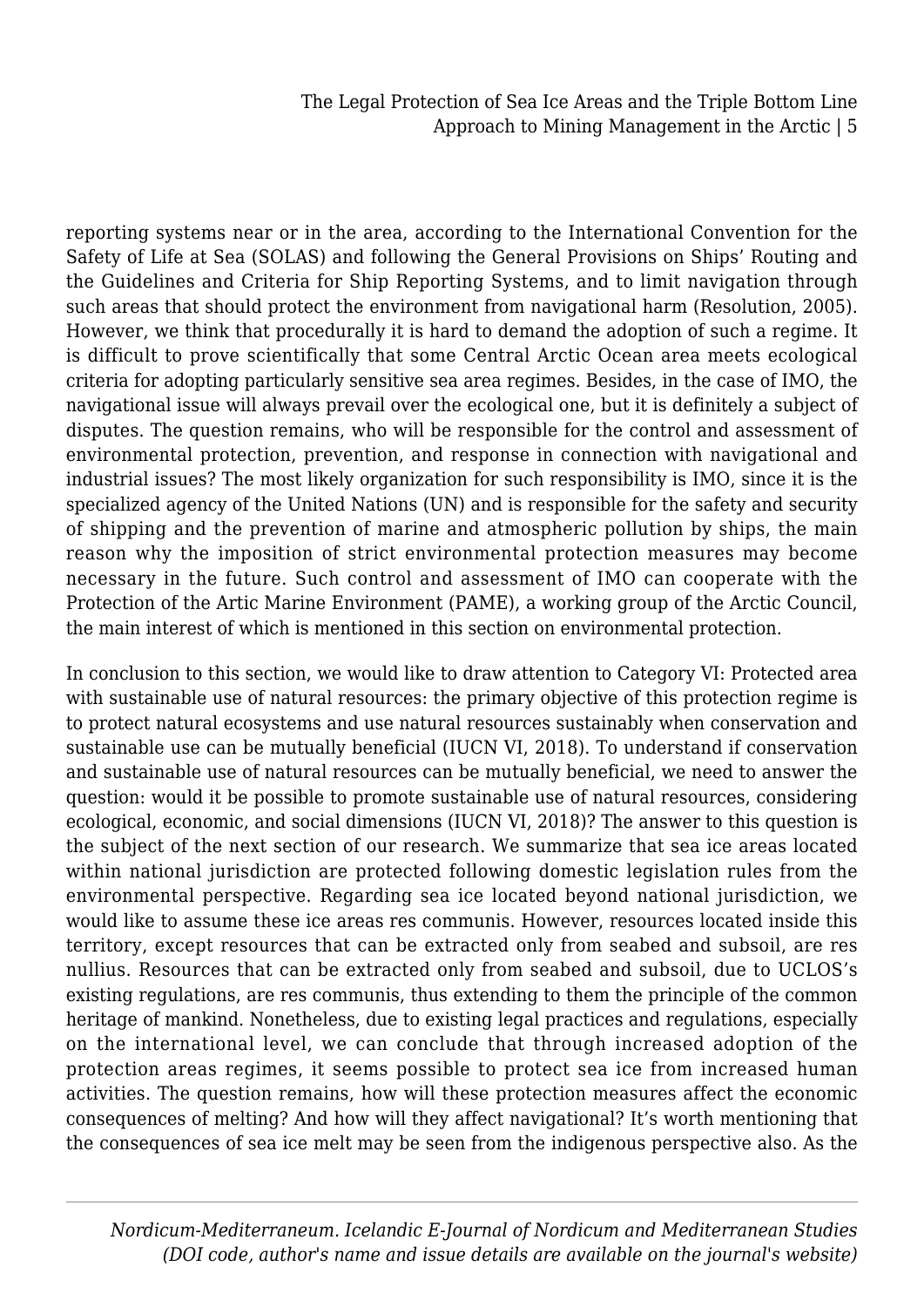brightest example, we would like to point out the Canadian and Greenlandic Inuits located around Pikialasorsuaq, where the North water plynya connects the Canadian and Greenlandic settlements of Inuits. The accelerated melt of local sea ice makes communication difficult and creates risks that could cause dog sledding to become extremely dangerous. That may lead to crucial changes in Inuit's lifestyle.

## **Ice Melt and the Resulting Industrial Opportunities**

Promoting comprehensive legal protection regimes for non-jurisdictional Arctic sea ice and the Central Arctic Ocean will naturally face opposition due to the potential industrial economic value of the region. The Triple Bottom Line (TBL) sustainability approach demands that when implementing strategies or sustainability practices, three prongs be analyzed and balanced: 1) people, 2) profit, and 3) planet. As discussed above, there are numerous factors and considerations present to support that a protection regime for Arctic sea ice is beneficial from an environmental lens. However, a proper TBL analysis will also require an in-depth inquiry of the benefit that the utilization of resources in the Arctic can bring to the pillars of profit and people.

The melting of Arctic sea ice and the opening of access to greater portions of the Arctic have important economic consequences for a number of industries. There is a wealth of highly valuable resources that are being made accessible due to Arctic sea ice melt. Untapped within the Arctic, there is an estimated 1,670 trillion cubic feet of natural gas (30% of the planet's untapped gas), 44 billion barrels of liquid natural gas, 90 billion barrels of oil (13% of the world's undiscovered oil reserve), and reserves of gold, zinc, nickel and iron (Bryce, 2019). The opportunity to exploit these new resources is of great interest not only to Arctic states, but to other world powers as well, and has led to a greater politicization of the Arctic in recent years (Rosenthal, 2012). As more ice melts, more of these resources will be available for extraction and nations will be vying for increased access. For non-jurisdictional Arctic areas, which are open to all for exploration, the opportunity for access to these resources is not only of interest to the surrounding Arctic states, but of global interest as well. A concern here from an environmental perspective, is that the economic incentive of exploiting these resources, particularly for Arctic nations with sovereignty over them, may weaken resolve to mitigate Arctic sea ice loss. Oil & Natural Gas

As more sea ice melts, it is anticipated that vast reserves of oil and natural gas, which have remained mostly undiscovered, will become accessible. As of 2015, the United States Geological Survey (USGS) had predicted that there could be approximately 90 billion barrels of available oil in the area above the Arctic Circle, which equates to 13% of the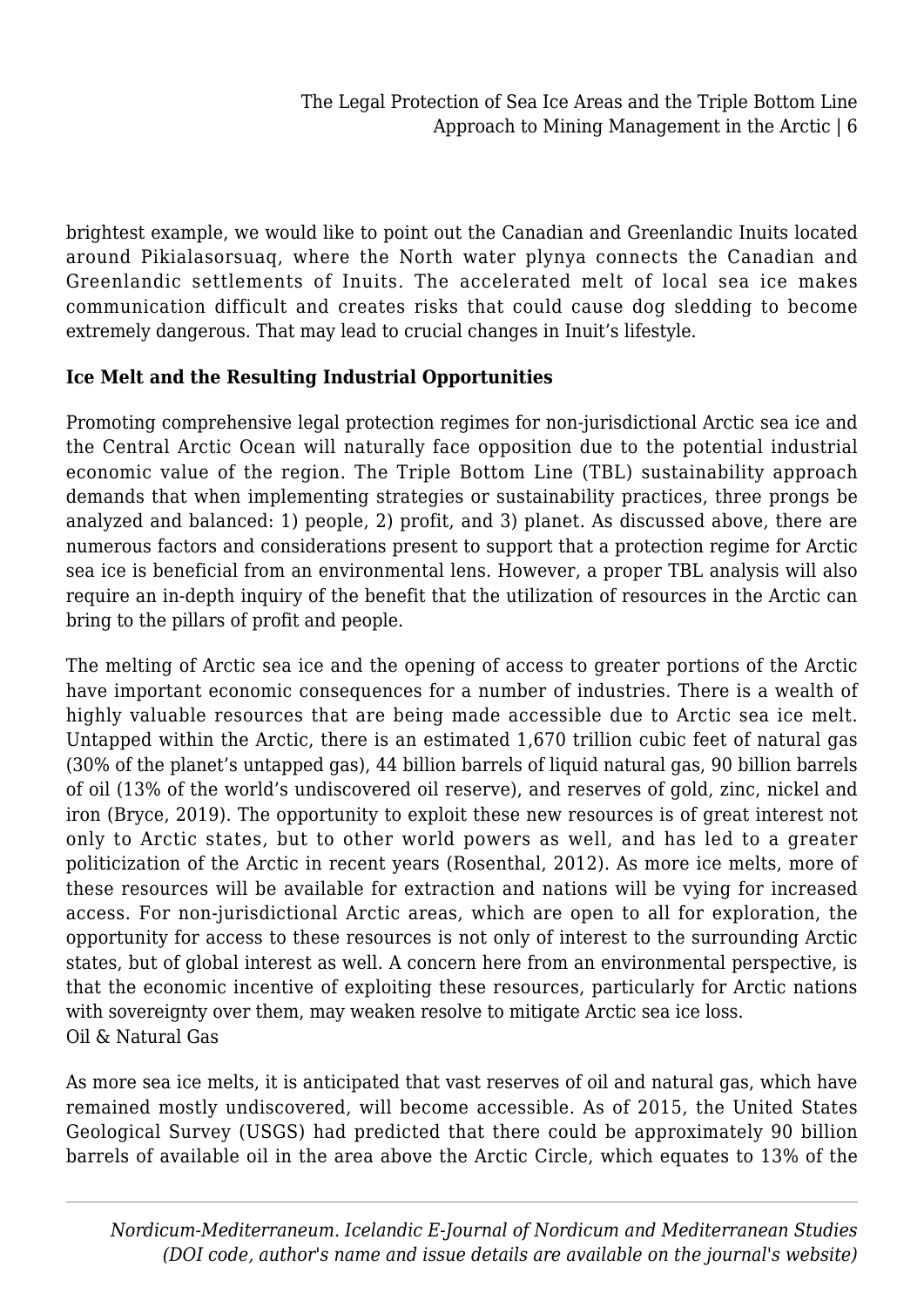world's undiscovered and accessible oil (US Energy Information Administration, 2012). As for natural gas, it is estimated by the USGS that 1,670 trillion cubic feet of natural gas and 44 billion barrels of recoverable natural gas liquids are stored in the area beneath Arctic sea ice (US Energy Information Administration, 2012). This is equivalent to 30% of the world's undiscovered natural gas reserves. The economic potential of these resources is vast and, as a result, the world is enticed by the opportunities that melting sea ice presents. These resources only become available when, in the eyes of some environmentalists, there has been failure to adequately protect and prevent the melt of Arctic sea ice. As sea ice melts, the potential to capitalize on the wealth of resources below increases and countries are poised for when that happens.

Oil and natural gas companies have already begun to develop agreements with Arctic countries for access to their reserves. Russia in particular has taken initial steps to advance their exploration and extraction efforts. However, other states have certainly shown interest in capitalizing on these opportunities.

## *Navigation and Shipping in the Arctic*

One of the significant impacts from Arctic sea ice melt that will lead to global economic implications and power struggles is the opening of shipping lanes across the Arctic. These passages were previously inaccessible but, because of sea ice melt, there is potential for mass-scale commercial shipping through shipping lanes made accessible with additional sea ice melt. The first new sea route is the Northwest Passage, which connects the Atlantic and Pacific Oceans through the Canadian Arctic Archipelago (Sharma, 2019). Since the turn of the twenty-first century, that passage has experienced relatively ice-free conditions multiple times, though it's not yet a dependable pathway for commercial ships (Struzik, 2019). The other path, the Northern Sea Route, is along the coast of Siberia and has begun experiencing summertime sea ice declines that may transform it into a reliable shipping route (Sharma, 2019). The Northern Sea Route runs from the Barents Sea to the Bering Strait between Siberia and Alaska and would dramatically reduce the transit time for ships traveling from East Asia to Western Europe (Sharma, 2019). In fact, it is estimated that it would reduce transit time by 10-15 days and that, as a result, a huge portion of Chinese trade would be conducted through this route if it became available (Sharma, 2019).

There are, however, still barriers to using these routes: the ice conditions are unpredictable and there is a lack of rescue teams and support infrastructure (Murphy, 2018). Therefore, it may be several years, if we continue on our current path, before these routes become available for large-scale commercial shipping. However, Arctic states are beginning to address these issues in anticipation of these new shipping routes. For example, in Russia there are plans to construct new ports and roads, and to improve roads between Arctic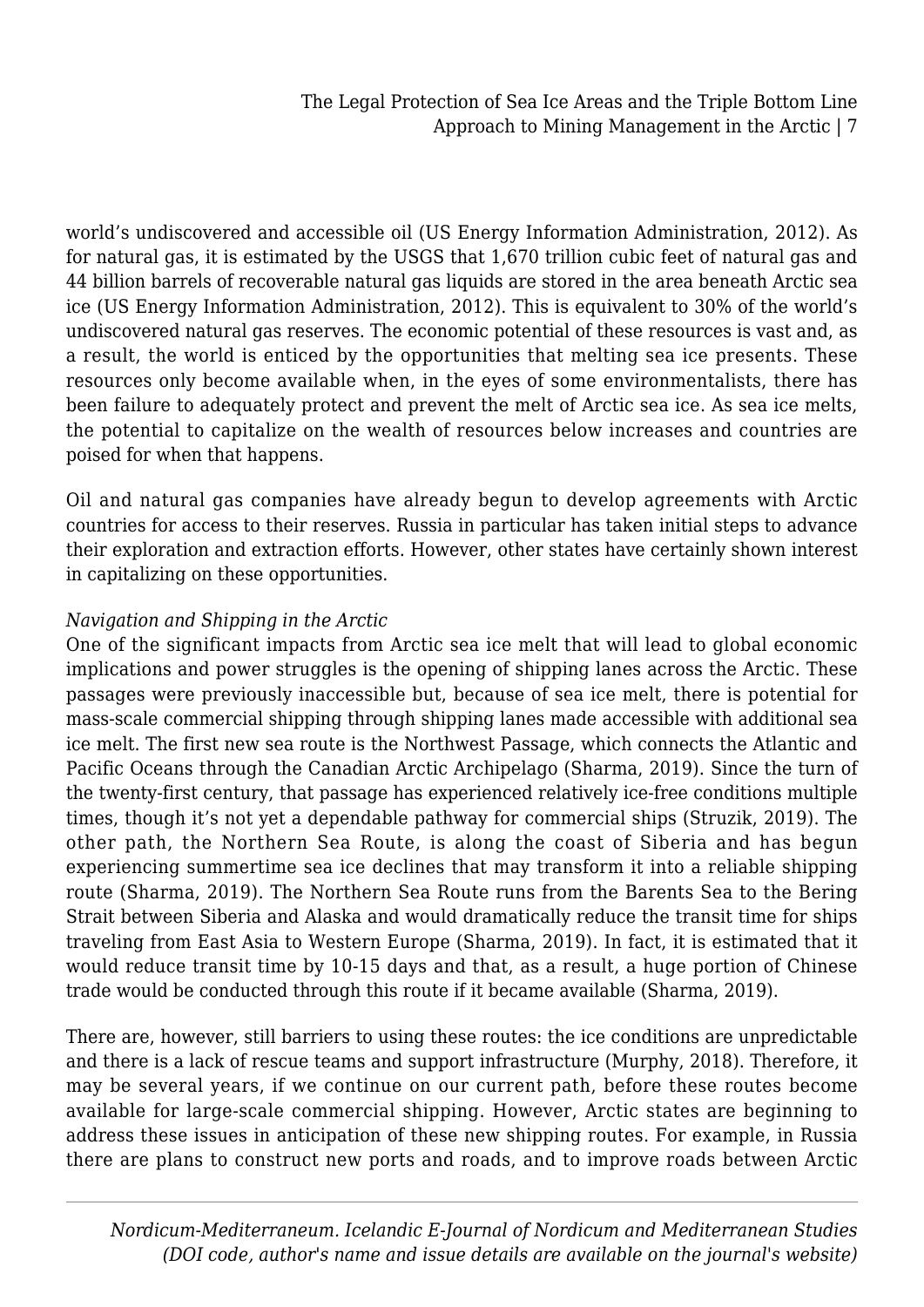states for movement of goods (Murphy, 2018). Therefore, some countries may be more prepared for this transition than we think. This new reality will have impacts not only on the environment, but also on the world economy and national security, as nations compete to gain rights to shipping lanes and newly accessible resources in the Arctic.

#### *The "New Cold War"*

These resources have sparked a battle over the Arctic, coined "the New Cold War." Climate change is drastically changing the Arctic, and Arctic states are all staking claims over regions of the Arctic seabed, and the valuable resources within them. Under the United Nations Convention on the Law of the Sea, coastal states have sovereign rights over their continental shelf for the purpose of exploration and exploitation of its natural resources (United Nations, 1982). The continental shelf typically extends 200 nautical miles (nm) from the baselines of the coastal states (United Nations, 1982). However, under some circumstances, such as when there are unique geological geographical features, states can extend their continental shelf beyond the 200 nm, but not greater than 350 nm from the baseline (United Nations, 1982). The desire to control more of the continental shelf in order to exploit those valuable resources has led to extended claims and significant debate over who has sovereignty over Arctic waters and the continental shelf. For example, in 2001, Russia was the first to claim an extended continental shelf. Denmark followed suit in 2014 (Barents Observer, 2019). More recently, in May 2019, Canada submitted its claim for an extended continental shelf, including 1.2 million square kilometers of seabed and subsoil, with the UN Commission on the Limits of the Continental Shelf, who holds the decisionmaking power over these claims (Barents Observer, 2019).

The Arctic Council was established by the states with territorial claims in the Arctic in part to help manage the competing interests that arise concerning the Arctic and promote cooperation among different countries and indigenous communities in the region, as well as help manage and discuss plans for sustainable development and environmental protection in the Arctic (Exner-Pirot, 2019). There is both opportunity and hope that the engagement of the Arctic Council can help facilitate any action taken to establish protection regimes among the Arctic states and help balance these competing interests.

#### *The Triple Bottom Line Analysis*

The potential for legal protection of these non-jurisdictional Arctic sea ice can be analyzed using the Triple Bottom Line (TBL) approach. The TBL approach is a sustainability framework that attempts to balance the interests of "people, planet, and profit" when dealing with a particular issue or activity. This tool balances the competing interests of an activity and can be used to develop a stable and just regulatory framework. Arctic oil and gas exploration is a perfect example of both the advantages and challenges of using the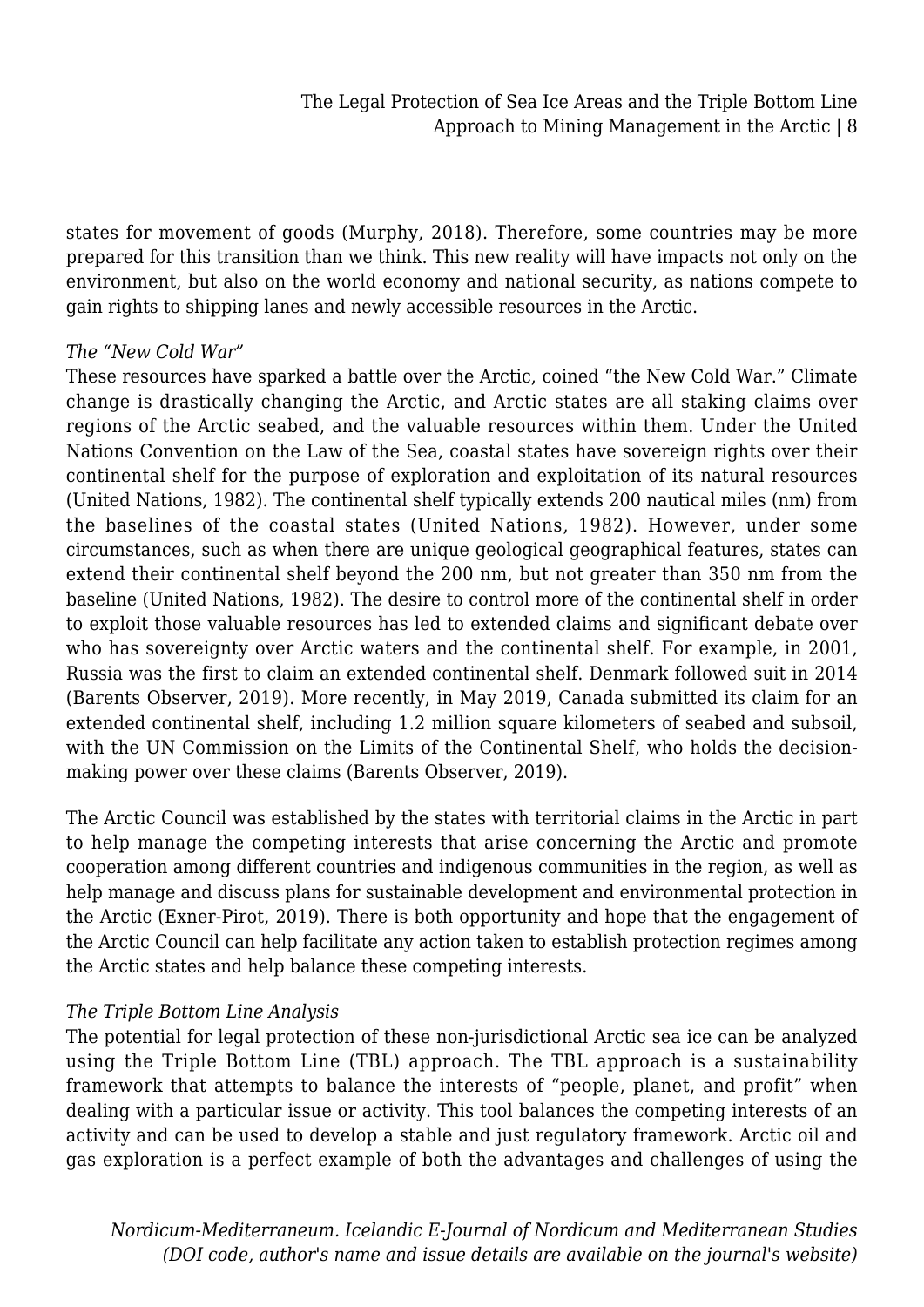TBL. On the one hand, it helps all relevant aspects be considered when constructing a new thinking framework for Arctic mining, given there is currently no hard-law regulatory scheme. There is little value in only considering the environmental effects or economic of an activity, as these complex issues cannot be addressed in a silo. On the other hand, balancing the many different interests involved in Arctic oil and gas extraction is a difficult task. The exploitation of resource-based industries in the Arctic is a key economic driver of the region, which makes it complicated to implement strict legal policies that affect not only all eight Arctic states, but impede the global interests of untapped and unexploited potential resources in the Arctic.

Of course, a key factor in this analysis is the profit potential of extracting these resources from the Arctic. The economic value to Arctic countries who have offshore resources within their jurisdictional continental shelf, and then the economic value of resources outside of Arctic state jurisdiction are not to be underestimated. There is global interest in investing in exploration and extraction. In particular, China is looking to expand efforts to the Arctic. They are not only interested in the oil and gas opportunities in the Arctic, but the opening of shipping lanes. China ships vast amounts of goods and the opening of new routes, such as the Northwest Passage and the Northern Sea Route, could substantially reduce their transit times. In fact, in early 2018, China published a white paper dictating the nation's first Arctic policy and unveiling their vision for a "Polar Silk Road" across the Arctic (Nakano, 2018). This vision included plans to build infrastructure and conduct trial voyages along those new shipping routes (Nakano, 2018). It will be interesting to see how China's involvement shifts the distribution of power among the other Arctic nations. Offshore extraction in the Arctic could also affect the global market and price point for these resources (Krupnick, 2011).

Important to note are the incredibly significant investment and operational costs. There are hefty financial and logistical challenges associated with offshore exploration, which could slow efforts to commercially and substantially capitalize on these resources (Bergo, 2014). Serious Arctic exploration is predicted to be years, if not decades, in the future, predicated on the further melting of sea ice and the development of adequate infrastructure. The infrastructure dilemma in the Arctic is significant. The harsh environment of the Arctic makes it slower and more difficult to establish the needed infrastructure to make the Arctic an industrial hub of resource exploration and extraction (Bergo, 2014). Naturally, many nations would likely hope to see the Arctic develop into that image. However, as more Arctic states work to capitalize on their resources found within their jurisdictional waters and the continental shelf, coastal infrastructure will be built that will facilitate and expedite exploration into non-claimed regions of the Arctic open to all for extraction (Sherwin, 2019). Therefore, while the upfront time and cost associated with Arctic exploration is great, the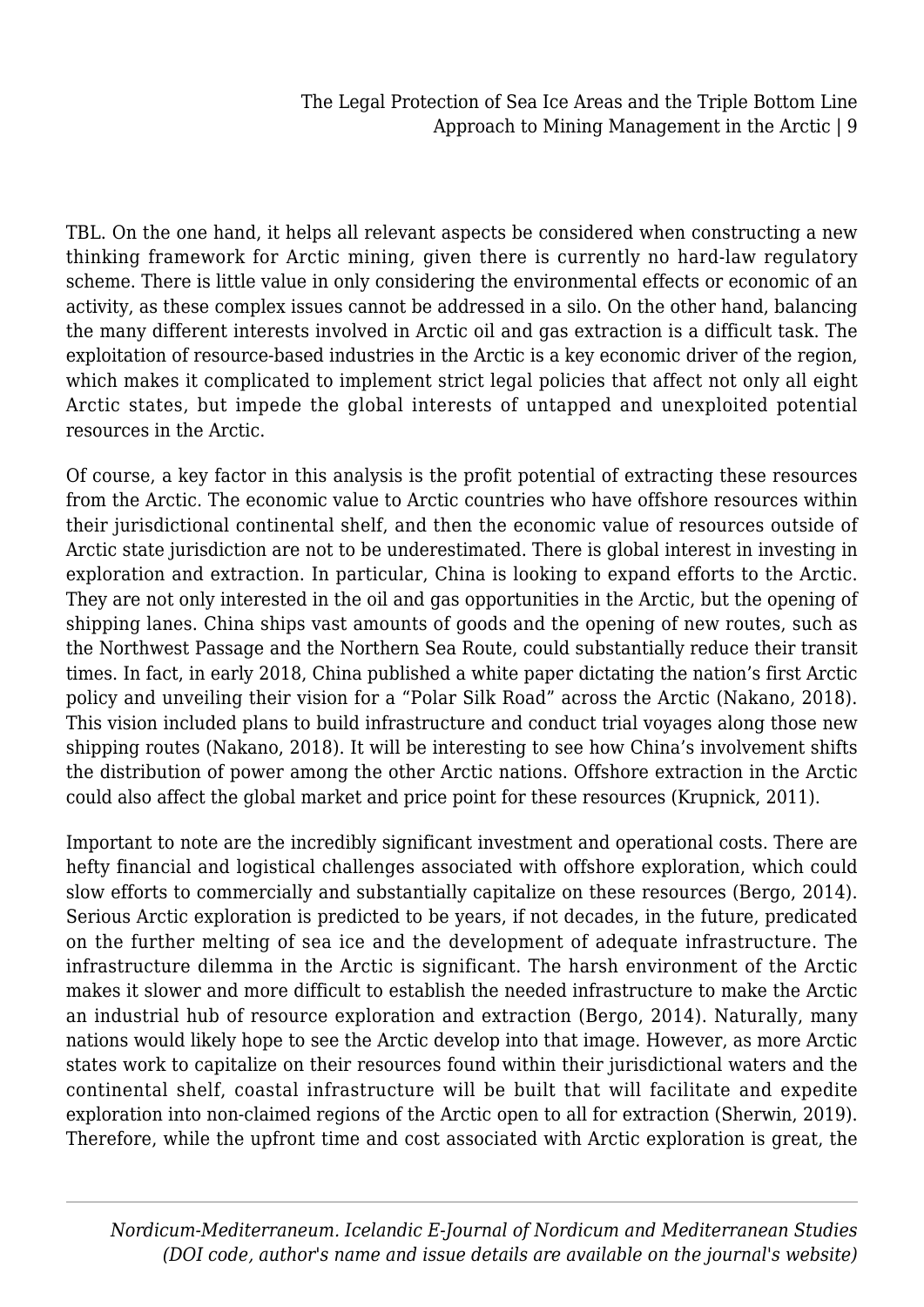barriers to resource extraction will likely diminish exponentially as more infrastructure and newer methods are developed.

However, we also must consider that there is a significant economic benefit from the existing ecosystems, wildlife, and natural resources in the Arctic, even without the exploitation of mineral and oil resources. "Local communities benefit from access to subsistence goods, such as fish, birds and marine mammals, and obtain significant cultural benefits from collectively engaging in subsistence hunting and interacting with their landscapes." If Arctic exploration and resource extraction is allowed or encouraged to a great extent, coastal Arctic communities may have reduced access to ecosystem services and natural resources that help sustain livelihoods of Arctic peoples merely due to the feedback loops and ripple effects stemming from the exploitation of Arctic resources. As costly as resource extraction may be in the Arctic, future efforts to invest in exploration and develop the necessary infrastructure should be anticipated in the coming years. Therefore, the time is ripe to discuss how these economic benefits can be objectively balanced with the resulting environmental harm.

Finally, we must consider how mining affects the people of the region. Resource extraction in the Arctic has the potential to bring significant sums of money to Arctic states. With the opening of shipping lanes and the potential for the industrialization of the Arctic Ocean, the push to develop infrastructure in coastal Arctic towns may yield entire new industries, create jobs, bring in revenue, and generate tourism for Arctic states and communities. The infrastructure may very well benefit the people by bringing significant economic benefit to the region. However, extraction activities can also run contrary to the culture and heritage of Arctic communities and may bring industry in an undesirable direction. Furthermore, as mentioned above, the degradation of the Arctic environment due to glacial melt and mining may disrupt their way of life and cultural practices.

Given the many factors influenced by mining in glacier areas, it is clear how the balancing of these interests would pose challenges and create great opposition to region-wide protection regimes for sea ice in the Arctic.

## **Conclusion**

From the environmental perspective, sea ice areas should be considered sui generis and require special protection measures. These protection measures should define the status of such areas and resources within and under areas, regulate biodiversity protection, and declare limitations of human activities in the most fragile areas. The most applicable concepts defining the status of sea ice areas and resources are res communis and res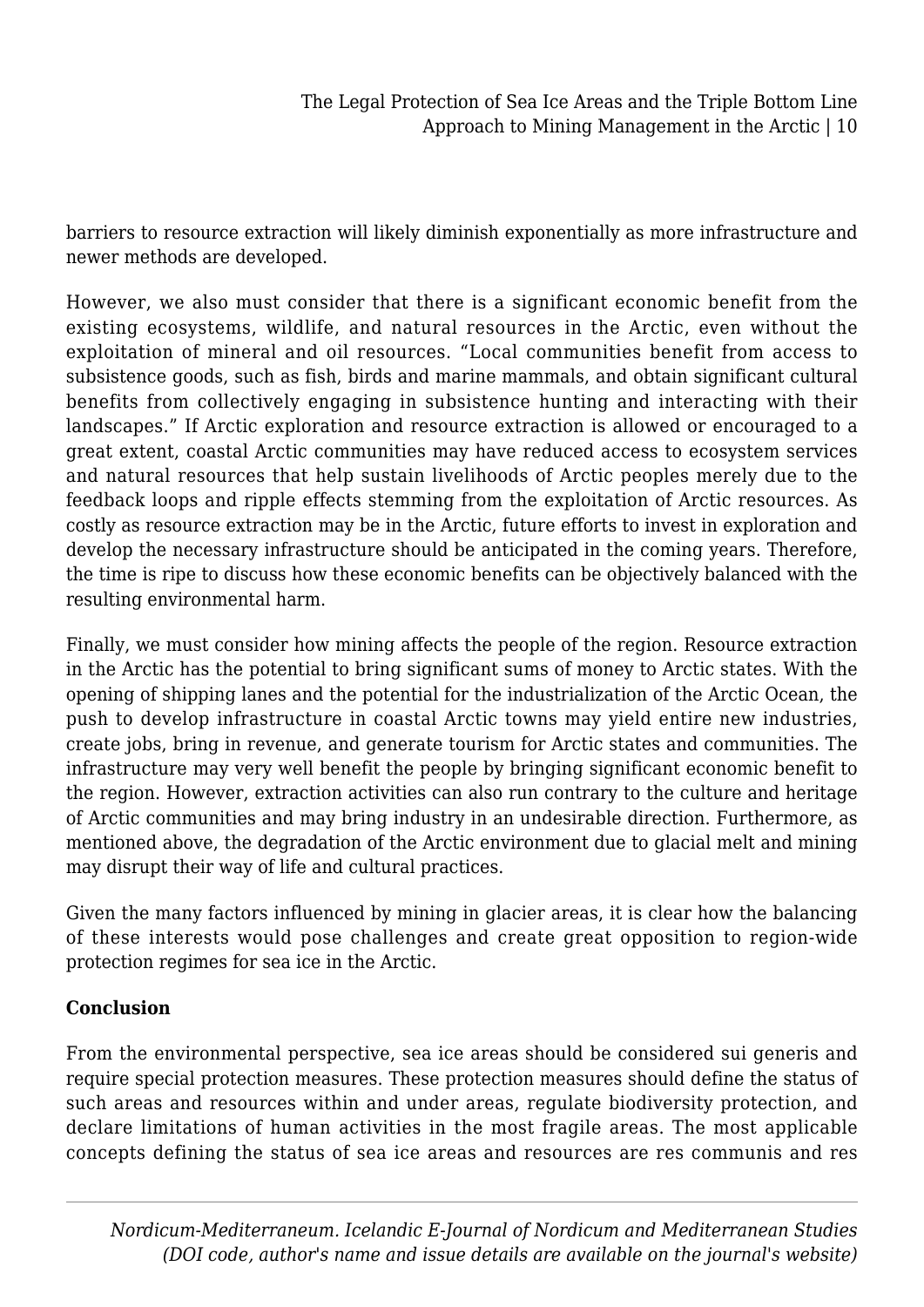nullius. As biodiversity protection measures for sea areas that will lose ice cover, we would like to recommend the separation of fishing activities based on the list of threatened species, as well as the implementation of the Marine Protected Areas approach following IUCN or IMO categorization, which would be a useful tool in limiting human presence in the fragile glacial areas.

There is no doubt that the Arctic still suffers the severe consequences of climate change and the conservation of the Arctic ecosystem is a huge incentive to reduce greenhouse gas emissions and promote sustainable societies. However, the battle over the Arctic will continue as its resources become more accessible. For the sake of the environment and conservation, the hope remains that climate change mitigation practices will reduce the amount of Arctic sea ice loss and therefore the amount of space and resources over which disputes can arise. Organizations like the Arctic Council provide confidence that the efforts to protect the Arctic and promote sustainable management are very much still alive.

## **References**

Agreement. (2019). *Agreement to Prevent Unregulated High Seas Fisheries in the Central Arctic Ocean*. Retrieved from

https://documents-dds-ny.un.org/doc/UNDOC/GEN/N94/332/98/PDF/N9433298.pdf?OpenEle ment

Antarctic Treaty System. (1982). *Annex V to the Protocol on Environmental protection to the Antarctic Treaty Area protection and management, 17 October 1991 (in force 24 May 2002)*. Buenos Aires, Argentina: ATS. Retrieved from

http://www.ats.aq/documents/recatt/att004\_e.pdf.

Barry, T. (2011). *Arctic sea ice associated biodiversity: importance and challenges*. Akureyri, Iceland: CAFF. Retrieved from

https://www.rha.is/static/files/NRF/OpenAssemblies/Hveragerdi2011/position\_papers/barry-s ea\_ice\_overview-nrf\_2011.pdf.

Bergo, H. (2014). *Arctic Extraction Sees Huge Potential, High Risks*. Retrieved from https://globalriskinsights.com/2014/03/arctic-extraction-presents-huge-potential-but-high-ris ks.

Bryce, E. (2019). *Why Is There So Much Oil in the Arctic?* London, United Kingdom: BBC. Retrieved from https://www.bbc.com/news/business-45527531.

Commission for the Conservation of Antarctic Marine Living Resources. (1980). *Convention for the Conservation of Antarctic Marine Living Resources.* Hobart, Australia: CCAMLR. Retrieved from https://www.ccamlr.org/en/system/files/e-pt1\_3.pdf.

Exner-Pirot, H. (2019). *Form and Function: The Future of the Arctic Council*. Retrieved from https://www.thearcticinstitute.org/form-function-future-arctic-council.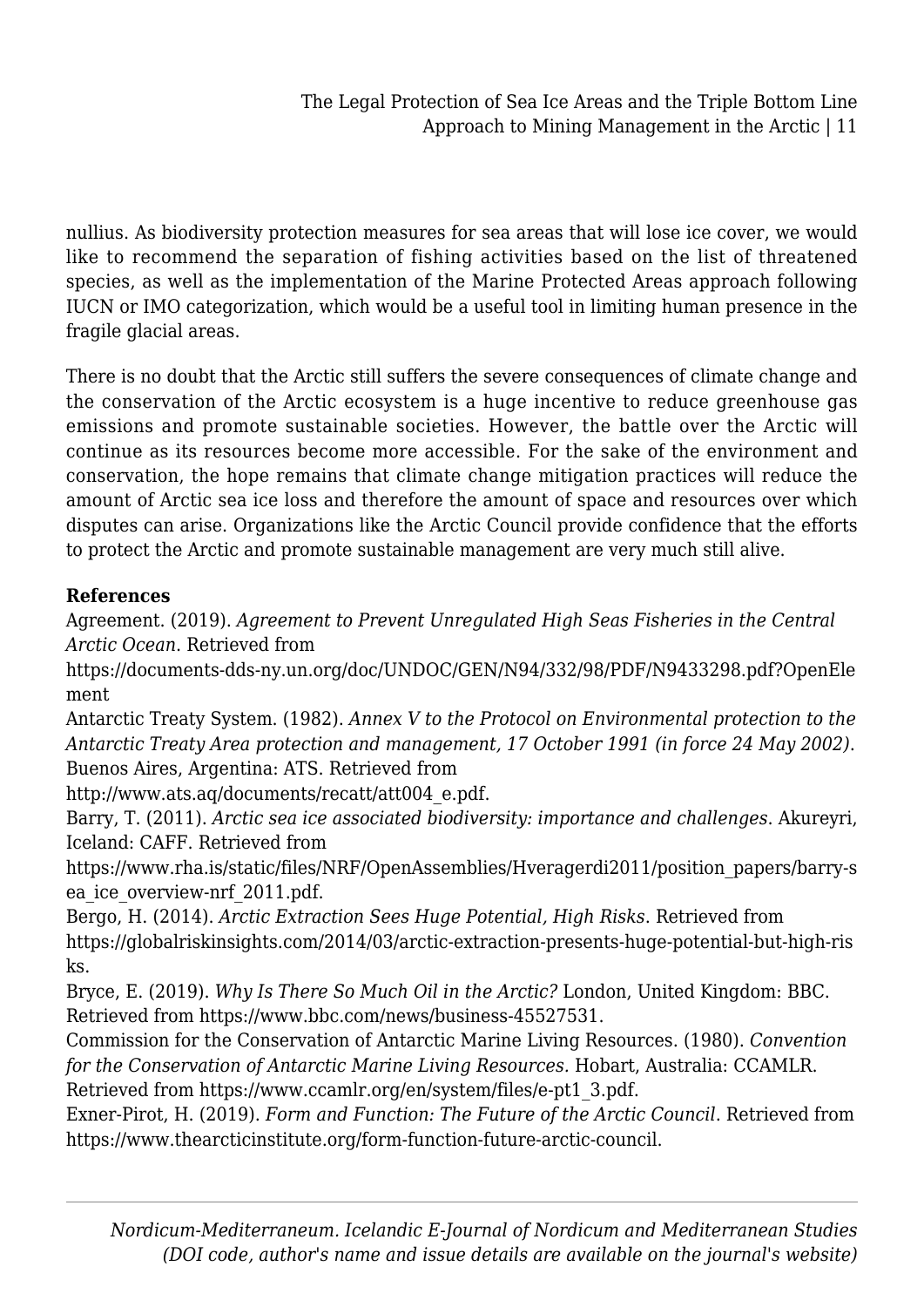Hancock, L. (2020). *Six ways loss of Arctic ice impacts everyone.* Gland, Switzerland: WWF. Retrieved from

https://www.worldwildlife.org/pages/six-ways-loss-of-arctic-ice-impacts-everyone.

IUCN. (2018). *Category Ia: Strict Nature Reserve*. Retrieved from

https://www.iucn.org/zh-hans/node/23870.

IUCN. (2018). *Category IV: Habitat/Species Management Area*. Retrieved from https://www.iucn.org/zh-hans/node/25128.

IUCN. (2018). *Category VI: Protected area with sustainable use of natural resources.* Retrieved from https://www.iucn.org/zh-hans/node/387.

Krupnick, A. (2011). *Drilling for Oil in the Arctic: Considering Economic and Social Costs and Benefits.* Los Angeles, USA: Resources. Retrieved from

https://www.resources.org/common-resources/drilling-for-oil-in-the-arctic-considering-econo mic-and-social-costs-and-benefits.

Murphy, J. (2018). *Is the Arctic set to become a main shipping route?* London, United Kingdom: BBC. Retrieved from https://www.bbc.com/news/business-45527531.

Nakano, J. (2019). *China Launches the Polar Silk Road.* Washington, USA: Center for Strategic & International Studies. Retrieved from

https://www.csis.org/analysis/china-launches-polar-silk-road.

Resolution. (2005). *Resolution A.982(24) Revised guidelines for the identification and designation of particularly sensitive sea areas.* Retrieved from

https://www.gc.noaa.gov/documents/982-1.pdf.

Rosenthal, E. (2012). *Race Is On as Ice Melt Reveals Arctic Treasures.* New York, USA: NY Times. Retrieved from

https://www.nytimes.com/2012/09/19/science/earth/arctic-resources-exposed-by-warming-se t-off-competition.html.

Sharma, T. (2019). *Melting Arctic Sea Ice Opens New Maritime Shipping Routes.* New York, USA: Global Security Review. Retrieved from

https://globalsecurityreview.com/arctic-new-maritime-shipping-route.

Sherwin, P. (2019). *The Trillion-Dollar Reason for an Arctic Infrastructure Standard.*

Retrieved from http://polarconnection.org/arctic-infrastructure-standard.

Struzik, E. (2019). *A Northwest Passage Journey Finds Little Ice and Big Changes.* Yale, USA: Yale Environment 360. Retrieved from

https://e360.yale.edu/features/a-northwest-passage-journey-finds-little-ice-and-big-changes. The Barents Observer. (2019). *Canada Files Submission to Establish Continental Shelf Outer*

*Limits in Arctic Ocean.* Kirkenes, Norway: The Barents Observer. Retrieved from https://thebarentsobserver.com/en/arctic/2019/05/canada-files-submission-establish-contine ntal-shelf-outer-limits-arctic-ocean.

U.S. Energy Information Administration. (2012). *Arctic oil and natural gas resources.*